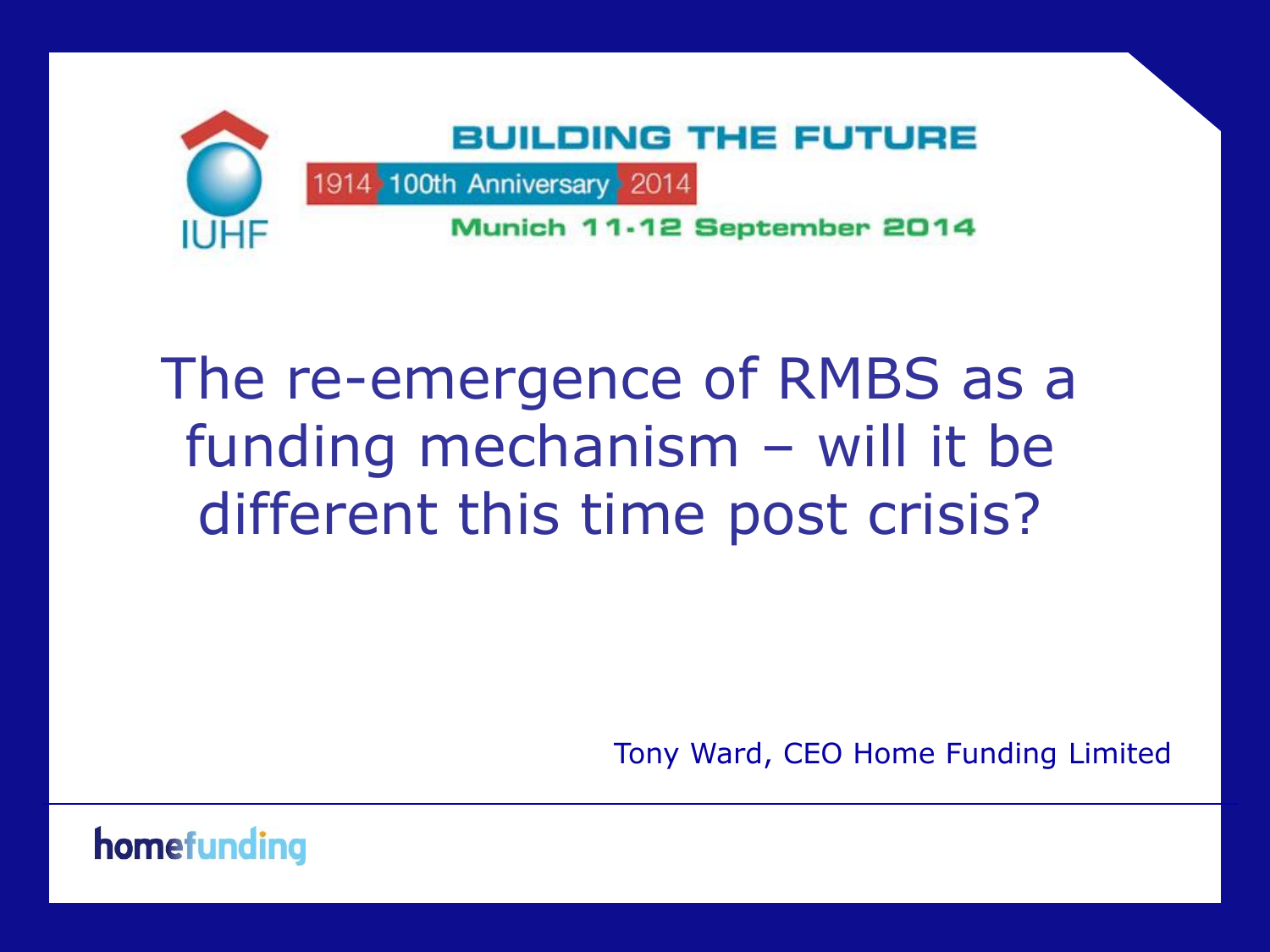# What I am going to cover

- **Securitisation a quick recap**
- The growth and subsequent demise of the leveraged funding models
- **RMBS** performance
- Why RMBS is a good funding tool
- **Retail funding an alternative?**
- **Exercise Continued barriers to issue**
- Looking forward funding outlook
- **Conclusion**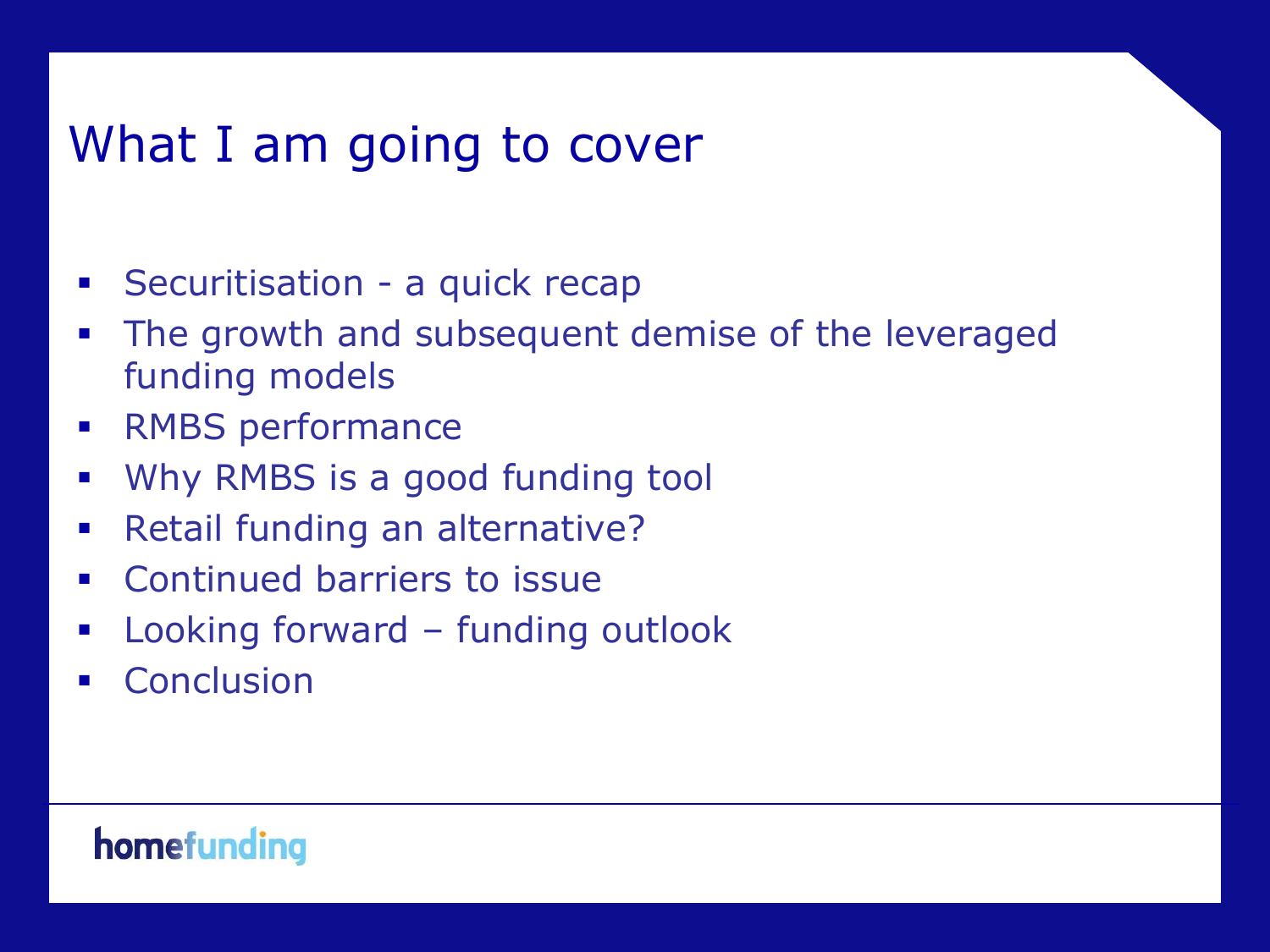### Securitisation – a quick recap

- Assets such as loans and cash flows
- Importance is to be able to determine risk and cash flow characteristics
- Subject to this most things can be securitised e.g. Formula 1 receivables and Lansons Champagne production
- Residential mortgages are particularly good because:-
	- Large market
	- Cash flows and credit performance is well documented over credit cycles
	- Charge over the residential property and cash flows can be taken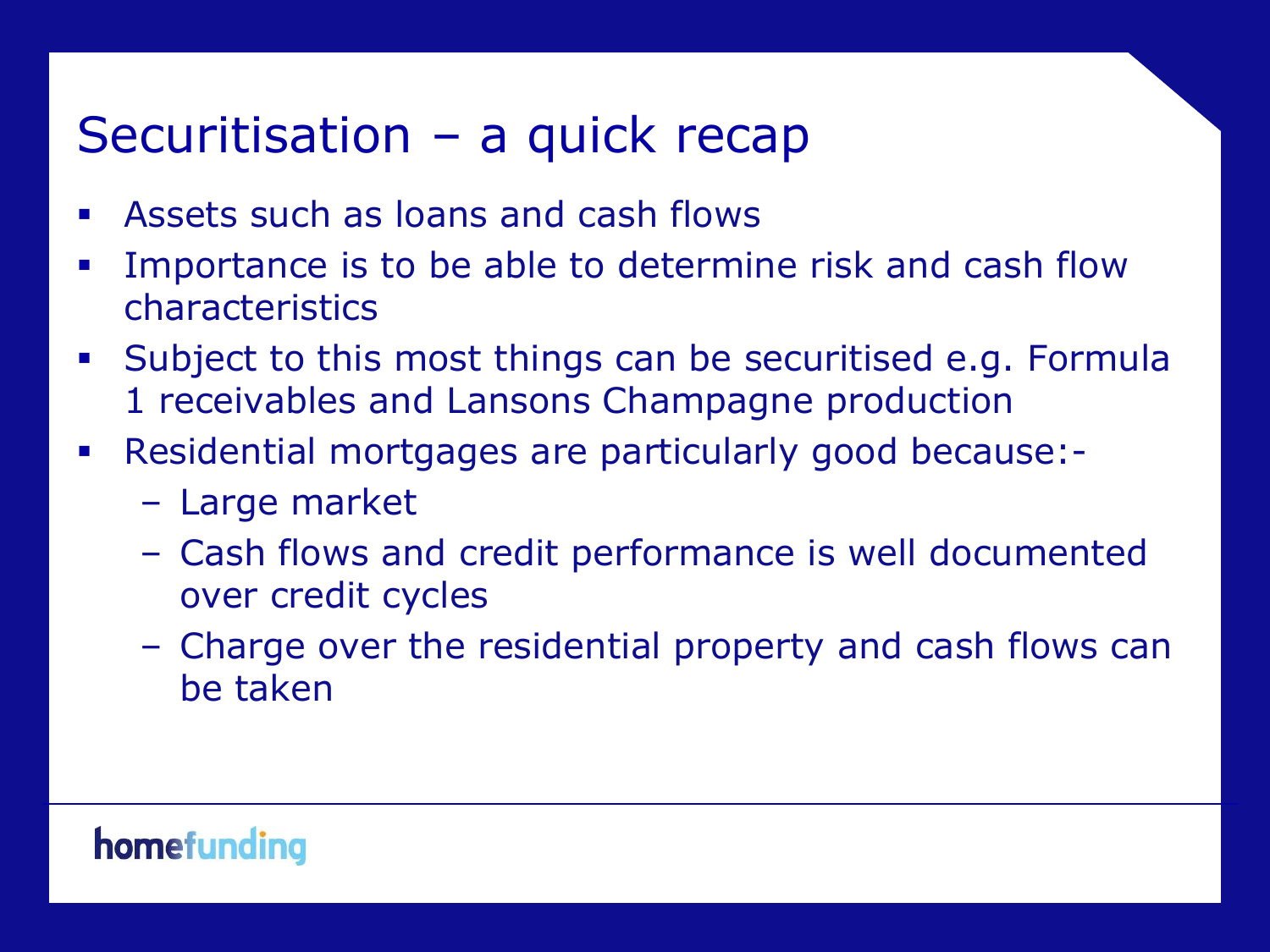# Securitisation – a quick recap

- Loans are first pooled and then transferred into a special purpose vehicle
- A trust arrangement is created across the entire structure giving noteholders the benefit of any security and credit enhancement structures within the transaction
- RMBS deals are structured so as to be able to independently survive significant credit stresses such as major house price collapses (in the order of 50% across the board) and borrower defaults
- Credit support is provided through capital injected by the originator, further subordination structures between different note classes and external liquidity support mechanisms
- The credit and operational risk of third parties managing the issue is taken into account
- Losses within European RMBS transactions has been extremely low and their resilience has stood up to recession - it works!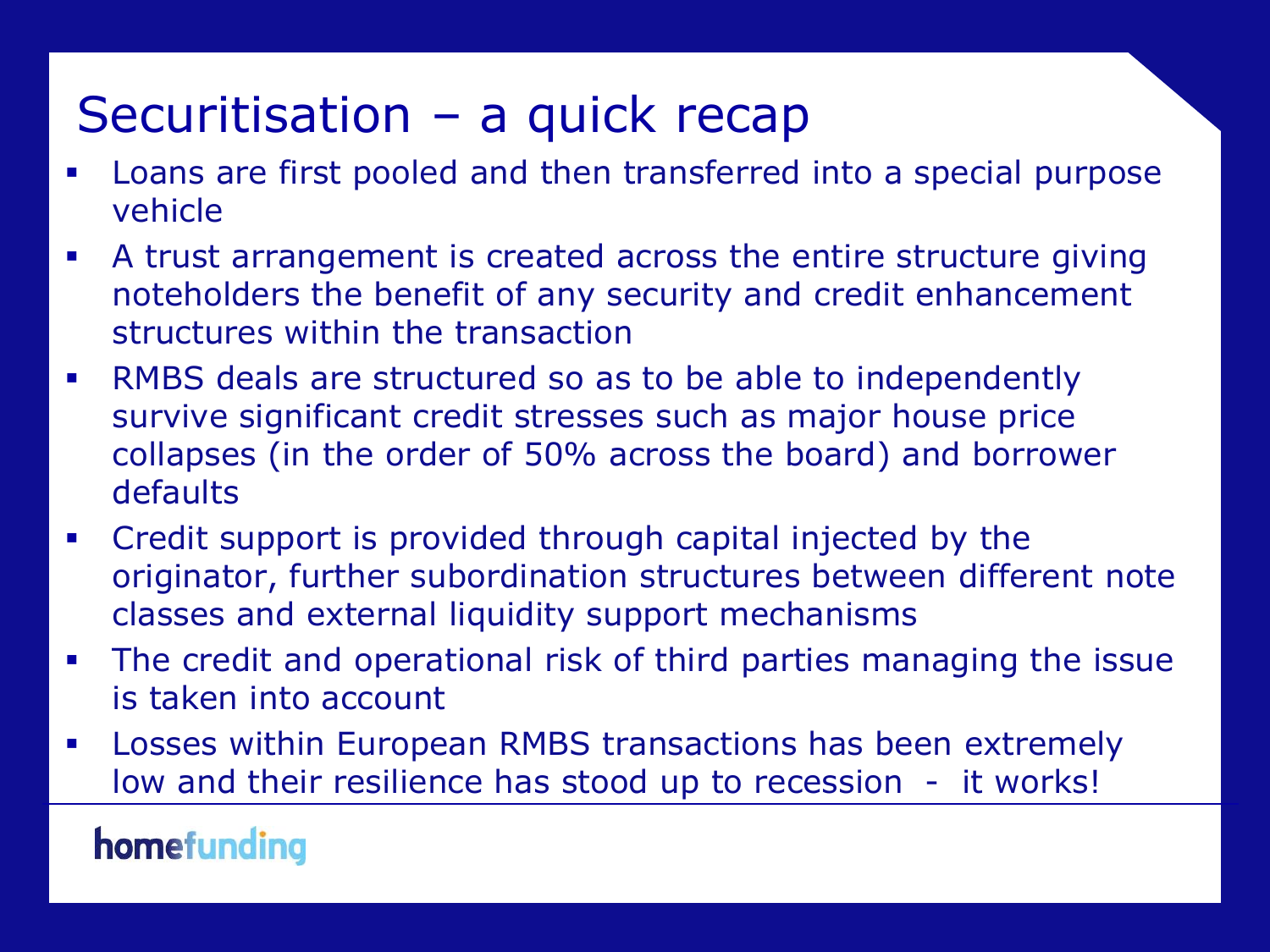### The growth of the leveraged model – some UK history

- UK mortgages traditionally retail funded, but then the model changed in the 1980s and lending really took off in the 1990s
- Mortgage backed securities started to be issued in 1984 but didn't become mainstream funding mechanisms until the late 1990s
- **This was because of the 'magic' of leverage** 
	- Basel played a part in 'sophisticated' risk weighting tools
	- Banks, regulators, rating agencies and investors were convinced that their analysis of risk and structured products to deal with it were robust
	- Investors were able to fund their investments through highly leveraged facilities secured on the bonds purchased
	- Investors were:
		- Banks
		- Hedge Funds
		- SIVs and
		- Pension funds
	- 100 times leverage wasn't out of the question!
- Funding was plentiful and cheap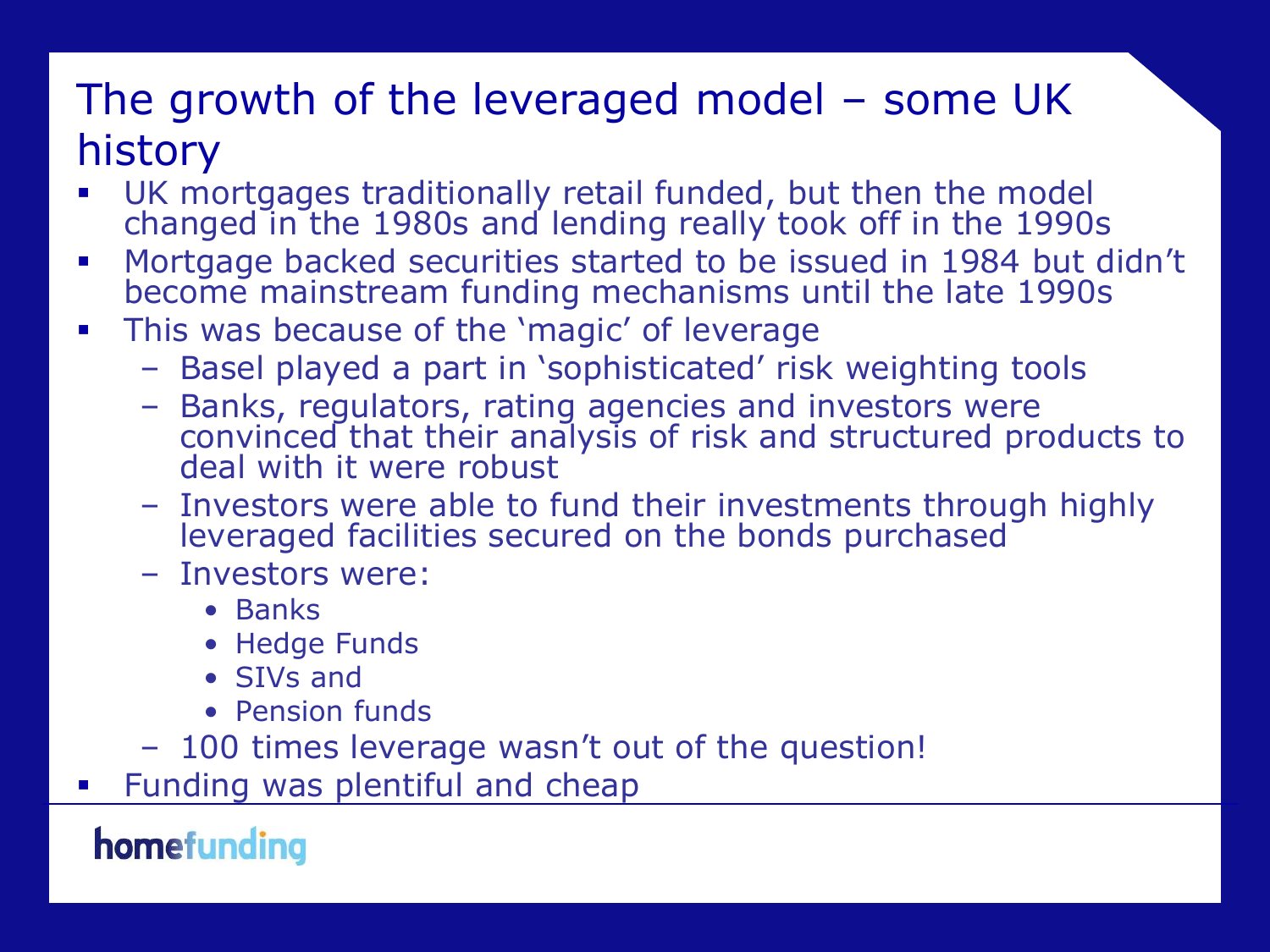# The death of the leveraged investment model

- Leveraged investors were among the first casualties of the credit crisis
- Facilities funding leveraged investment funds were secured on bonds purchased
- Falls in secondary market value 'mark-to-market' of bonds led to cash calls and then failure
- Although not a measure of underlying bond or mortgage performance, with no buyers and no liquidity, prices fell to fractions of face value, followed by:
- Total withdrawal of the Mortgage Backed Securities markets, and
- **Filter** Freezing of the wholesale markets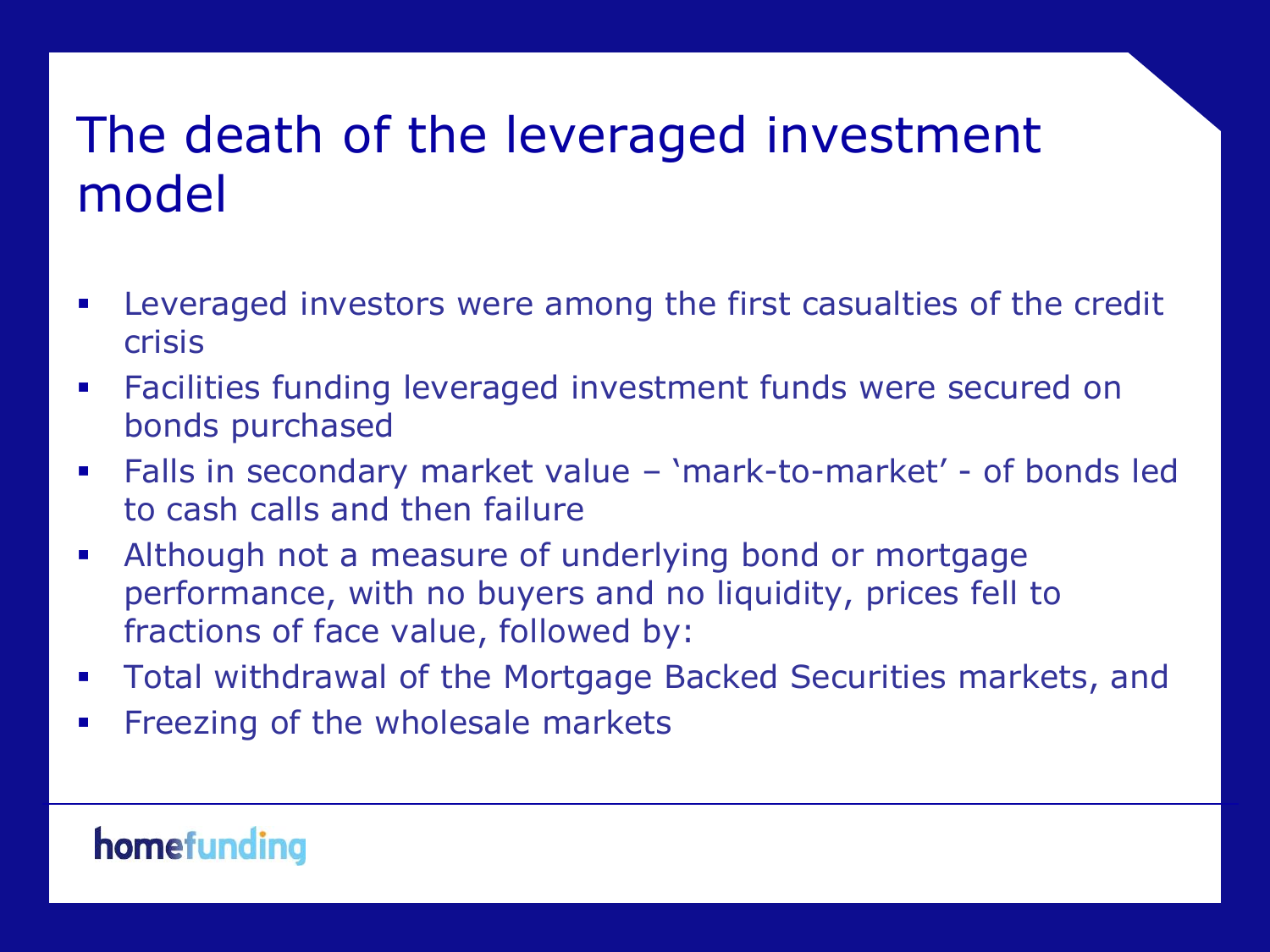# But the UK and European market has performed well

- The Global Financial Crisis and subsequent recession tested mortgage lending and RMBS quality and structural integrity
	- UK mortgage assets have performed well because:
		- We did not have the scale of over-building seen in the US, Spain and Ireland
		- Lending standards did not fall in the way they did in the US
		- Risk retention by RMBS issuers was the norm in the UK not in the US
		- Lower interest rates and forbearance have helped underpin the market but lenders report that more expensive fixed rate loans have performed nearly as well
- **Mortgage funding now has a demonstrable track record of** performance through difficult times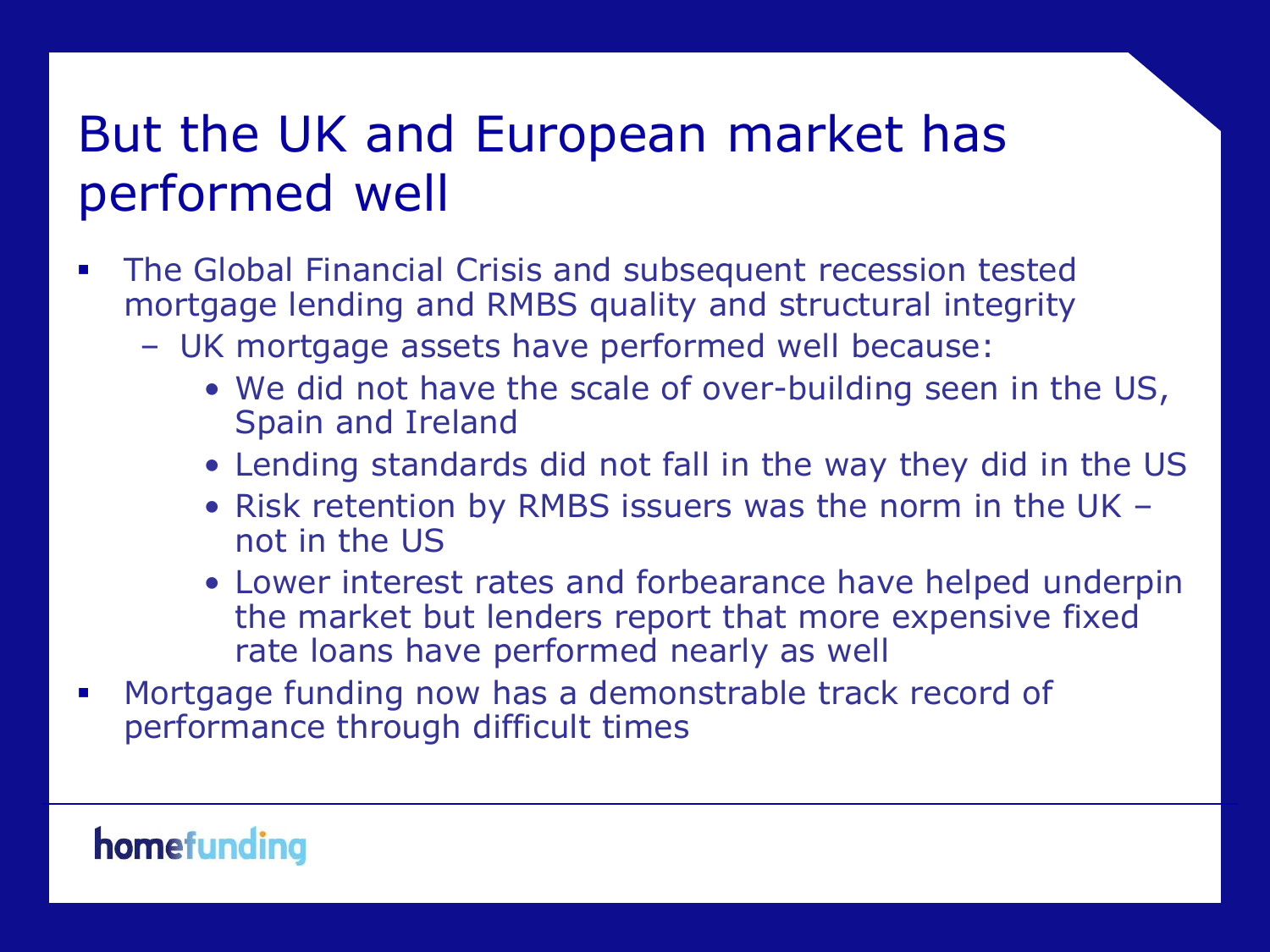### European RMBS has seen very few defaults **Rating downgrade and default rates, Q2 2007-Q4 2013**

Downgrades\* Defaults

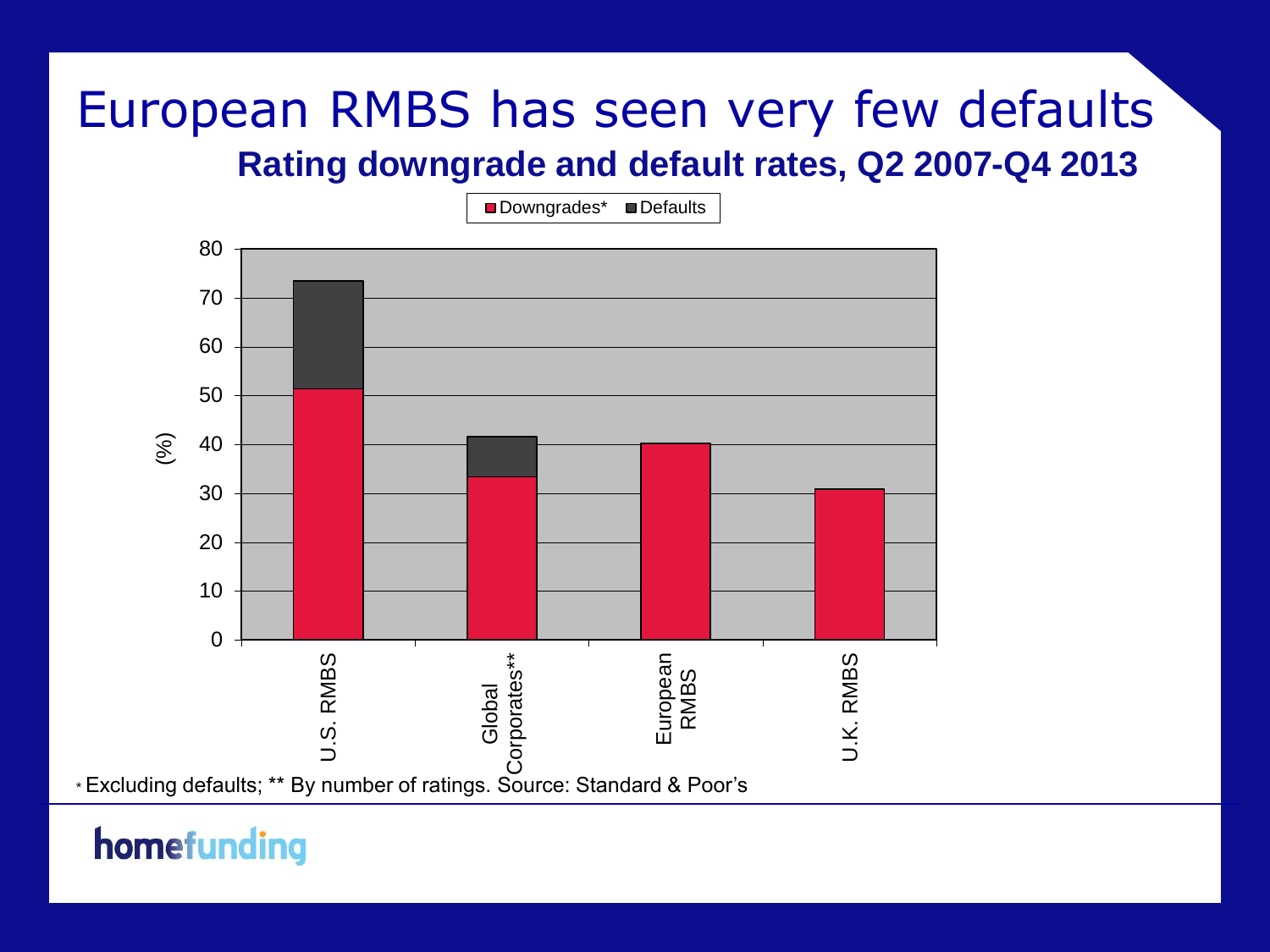### Many pre-crisis bonds have fully redeemed **Status of U.K. RMBS outstanding in mid-2007, as of Q4 2013**



**Source: Standard & Poor's**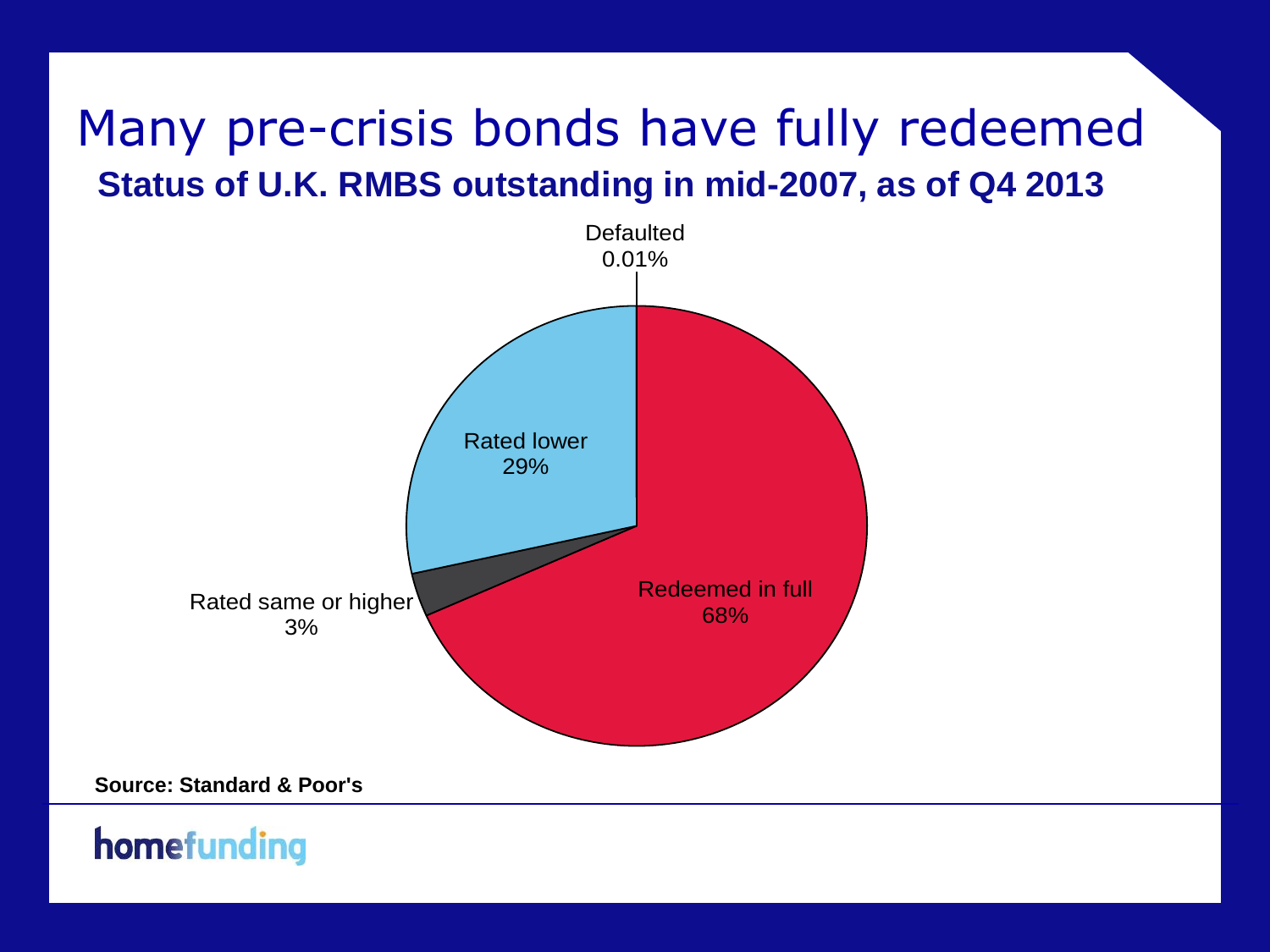# Securitisation – why it's so good

- Securitisation has provided a significant proportion of all mortgage funding – 27% in the UK in 2006
- **It is excellent funding for three reasons:** 
	- it matches funds to maturity of mortgage assets
	- it has undergone a stress test by ratings agencies to ensure it can survive the sort of downturn we have experienced
	- most importantly in these times, it is subject to continuing external oversight
- A largely good track record in Europe
- In the UK prime RMBS issuance between 2003 to 2005 was broadly sound and the performance of assets maintained – AAA/AA senior investors have not lost a penny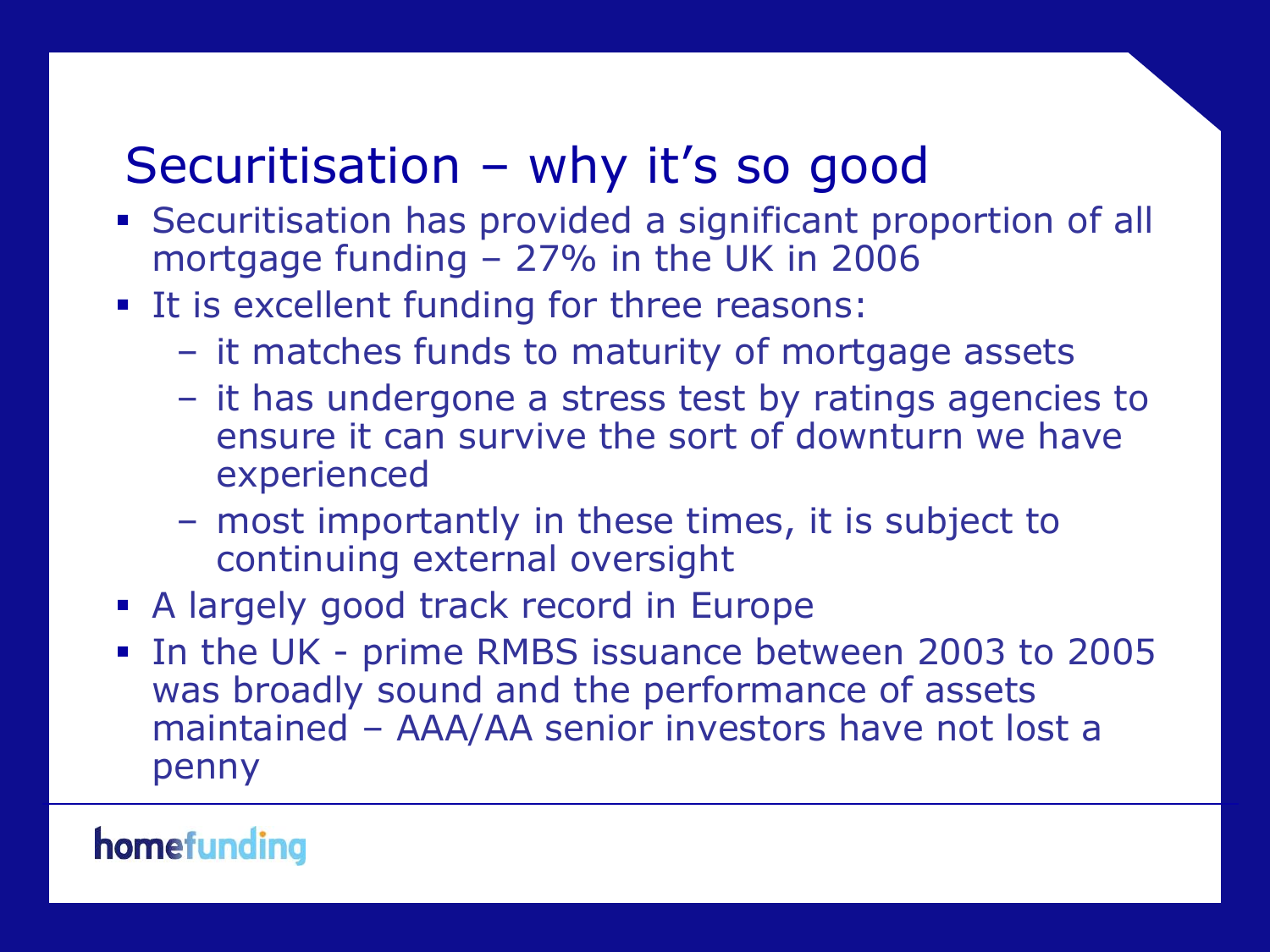# Exploding a few myths on retail funding

- **Retail funds how useful?**
- Good but not the panacea to funding problems as inherent pricing and maturity mismatch
- **More competition means costs escalate and less monies** available to fund longer term assets – duration shortens
- And it's a new world who knows how mortgages will behave in terms of duration?
- **EXALLE 1** Likely less redemptions so average term increase
- Retail funds become less useful and more costly way of funding going forward
- **Net Stable Funding Ratio**
- **Need to execute other instruments**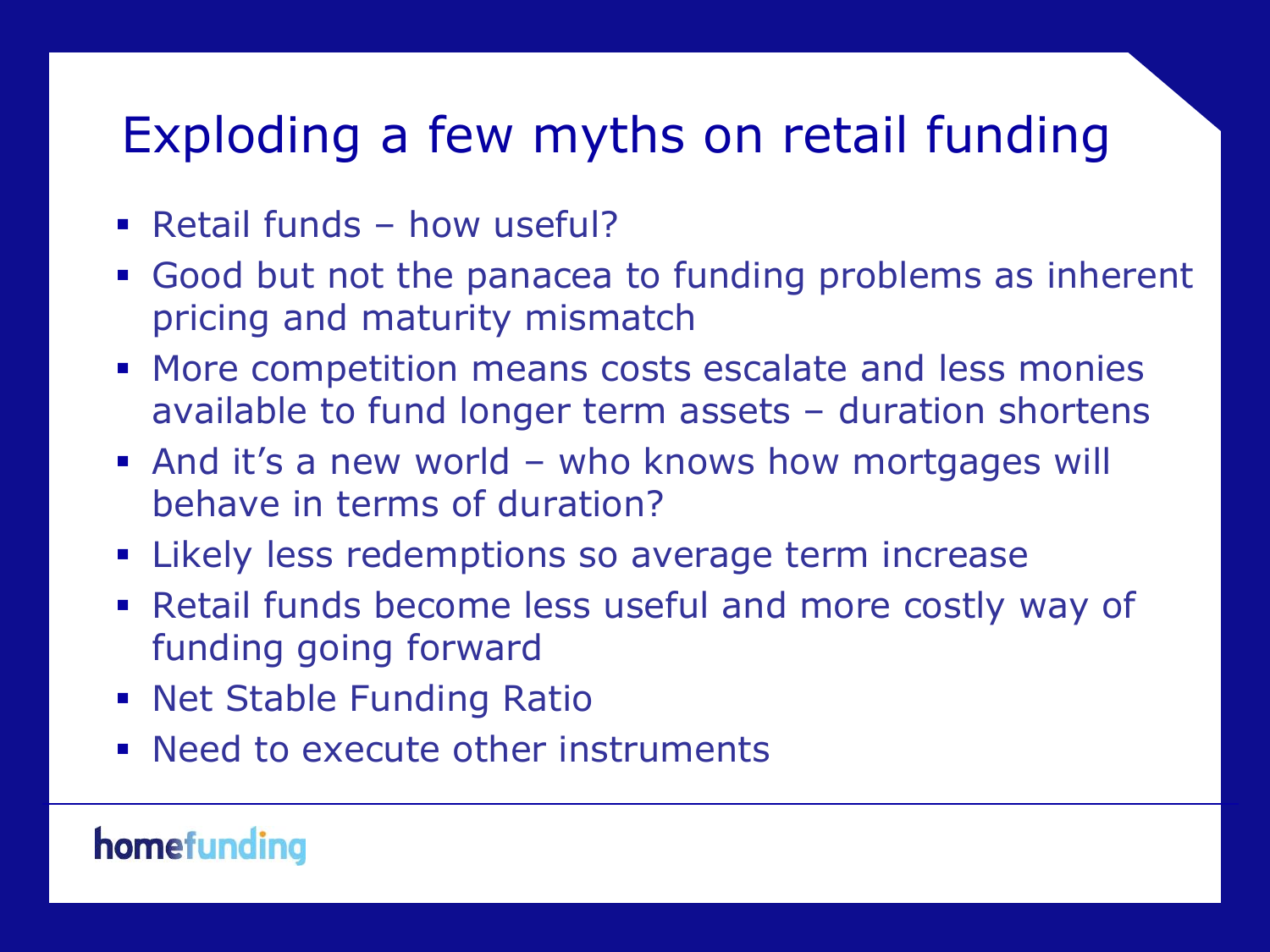# Perceived weaknesses in RMBS

- Lack of liquidity in securitisation markets
- **Structures too opaque and too complex**
- **RMBS thought to be 'risky' instruments**
- Over reliance on rating agencies and lack of transparency/consistency between agencies
- **Investors didn't understand the collateral**
- No 'Skin in the Game'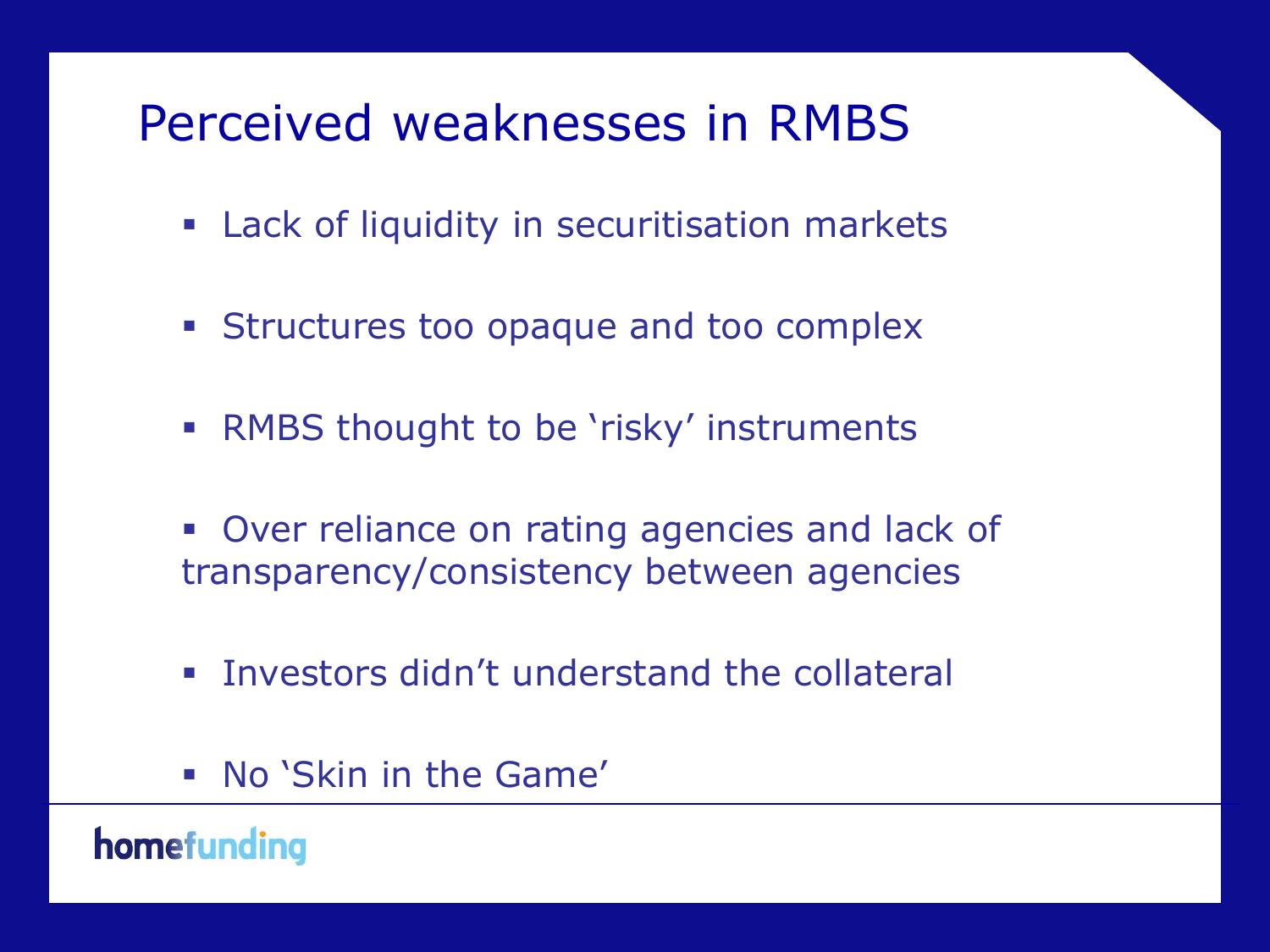### Transparency Initiatives

The most popular measure to increase investor understanding of collateral is loan level data

- **Initial proposals to standardise across rating agencies and** regulators have not materialised
- Bank of England, ECB and SEC require loan level data and greater disclosure in reporting
- **EXECUTE: Clearer Offering circulars**
- **EXECTE ISSUES OVER AVAILABILITY AND COMPLEMATES**
- Secure data rooms to be used but access will need to be managed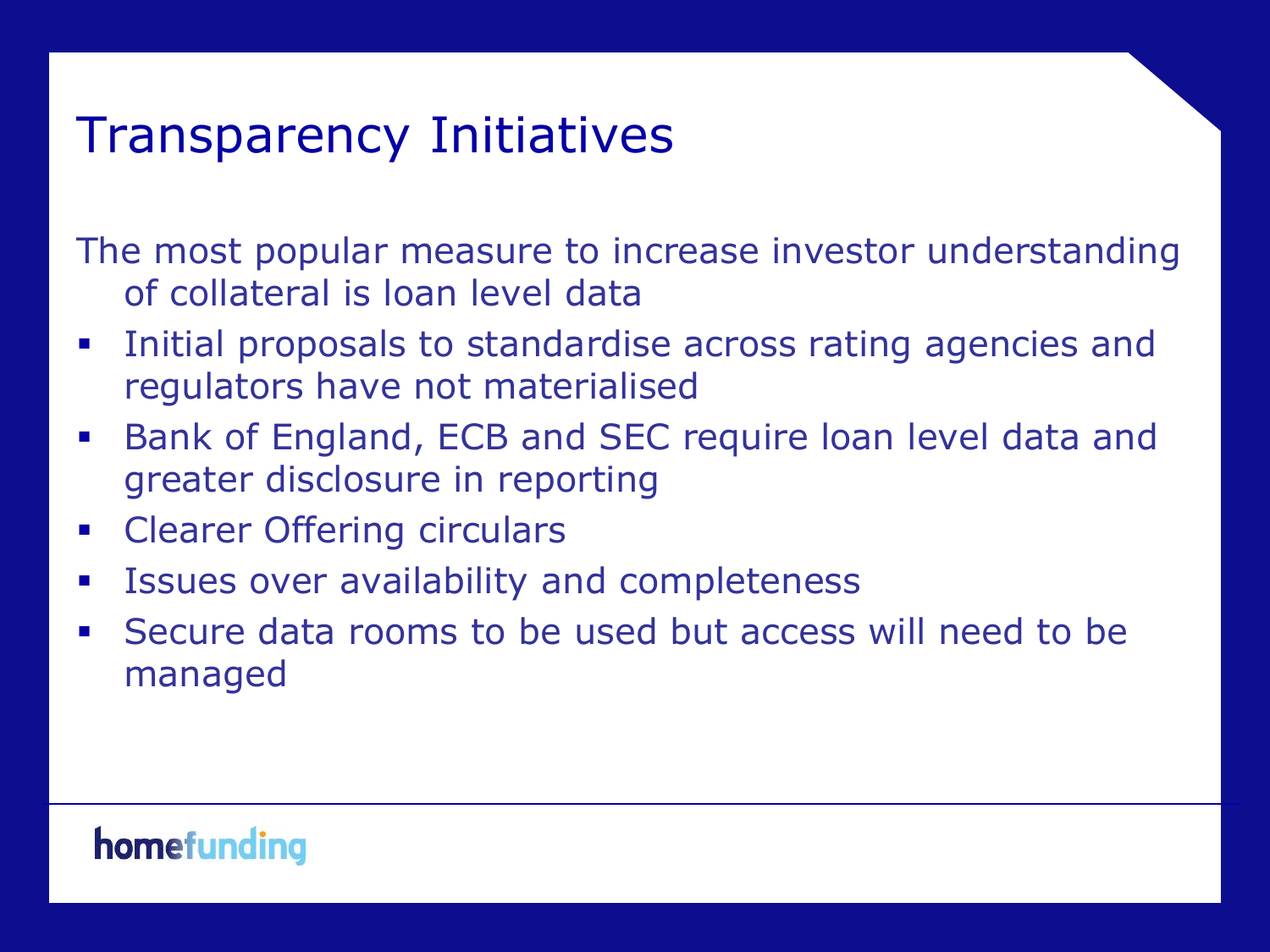# Looking forward

- **EXEC** Lack of leveraged investors has dampened demand significantly – for good?
- **Positively:** 
	- RMBS/Covered bond issuance has been stable to rising
	- CRD IV, transparency and "high quality" initiatives should have a positive impact
	- RMBS should gain significance against covered bonds given these initiatives, but

Covered bonds continue to have no common transparency or supervisory framework and benefit from preferential risk weights under Capital Requirements Regulation – which seems illogical to me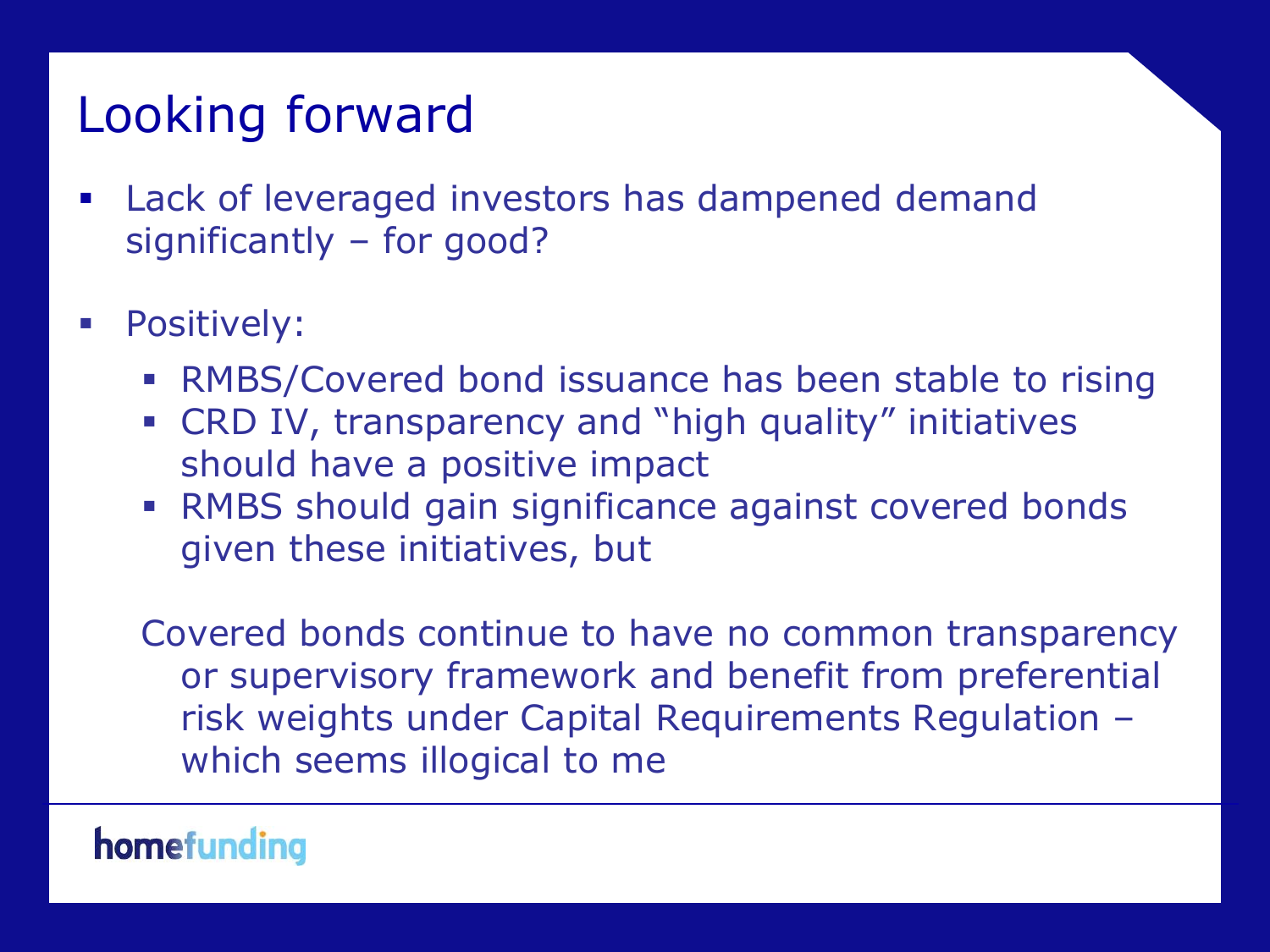# Looking Forward

- Volumes of issuance have been depressed in line with economic activity, eurozone 'wobbles', deleveraging activities of banks and Central bank support which has negated the need for issuance e.g. in the UK the FLS
- **Expectations are that securitisation issuance will be stable** to slightly increasing in 2015 as economies rally and central bank support falls away
- **Now Your Member of the Executive Board of the Executive Board of the** European Central Bank, *"There is a growing consensus that an instrument once seen as part of the problem could in fact be part of the solution."*